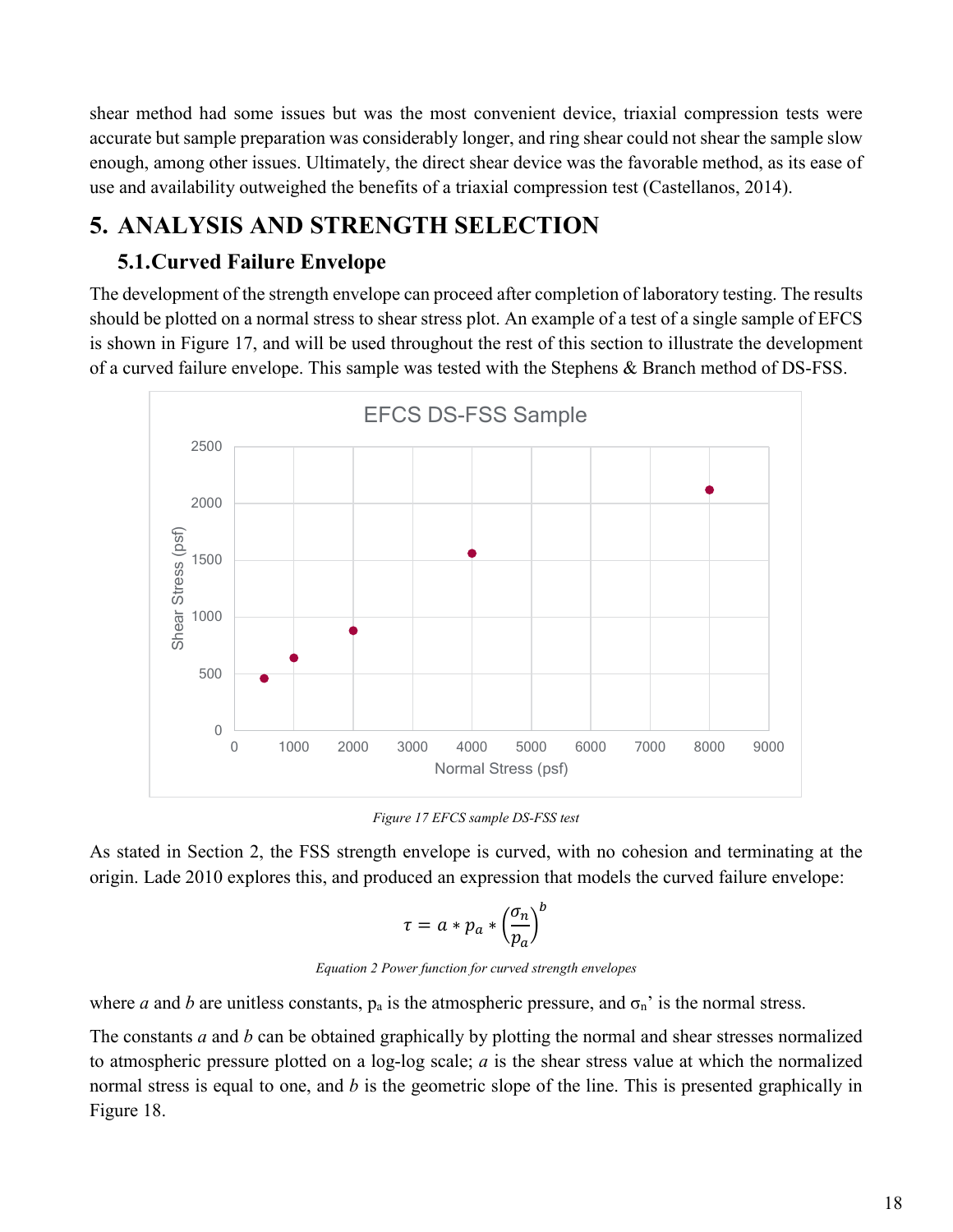

*Figure 18 Normalized Shear Stress Plot*

<span id="page-1-0"></span>In the example above, a is  $\approx 0.48$ , and  $b \approx 0.55$ , and  $p_a$  is 2116.22psf giving the formula for shear stress as:

$$
\tau = 1015.79 \, psf * \left(\frac{\sigma'}{2116.22 \, psf}\right)^{0.55}
$$

This curve, plotted with the original data points on a standard plot, is shown in [Figure 19;](#page-2-0) this includes a linear envelope developed through standard techniques to illustrate the differences in shear stress, especially at lower normal stresses. There is a 45% reduction in strength at a normal stress of 250 psf, and a 9% increase at 4000 psf normal stress.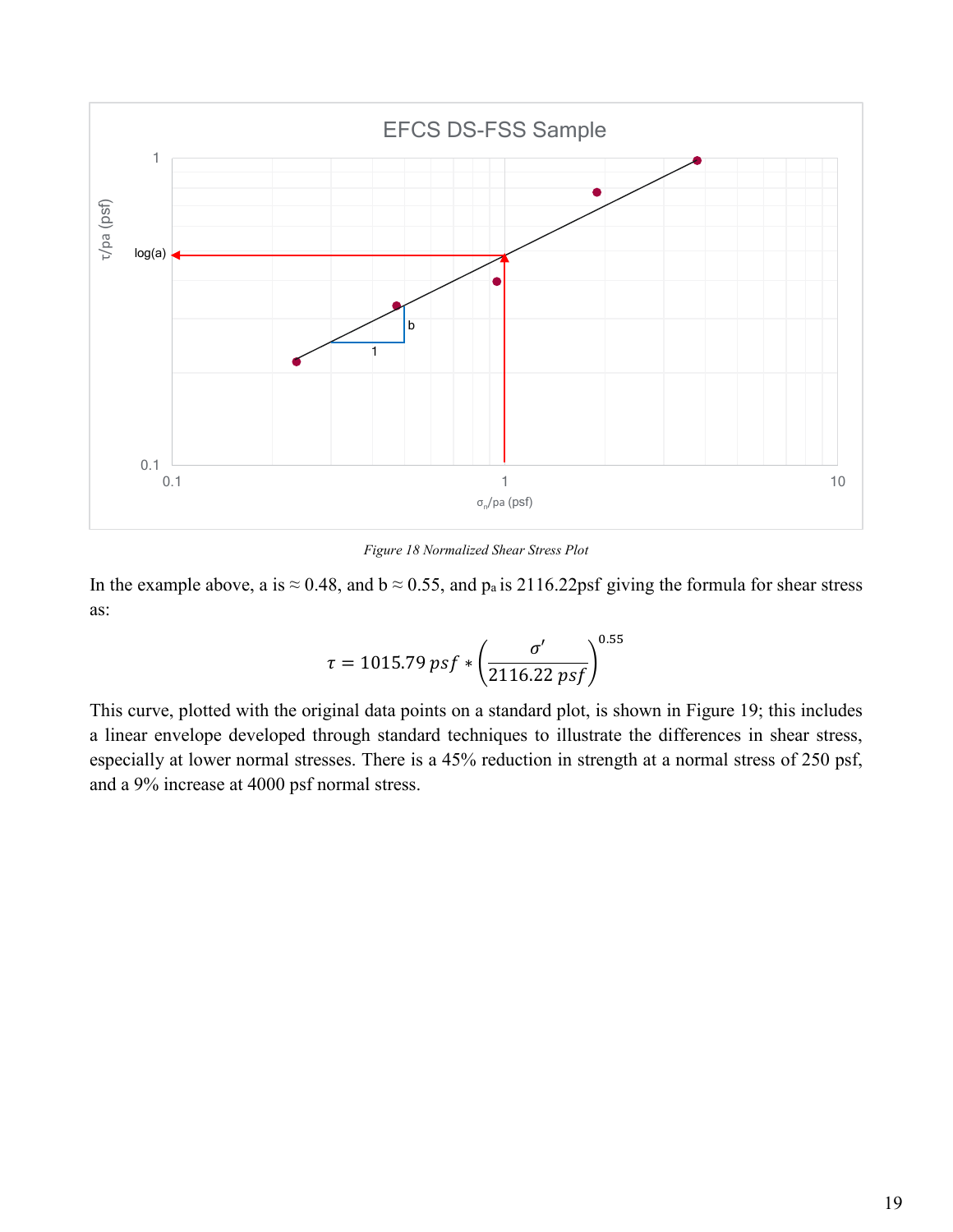

*Figure 19 Curved failure envelope*

<span id="page-2-0"></span>This method is simple enough to perform with the aid of computer calculations; the spreadsheet software Microsoft Excel has functions that can be used to determine the curved strength envelope. Applying an power trendline to a normal stress to shear stress plot will produce the curve, and can provide the formula to the curve. The advantage of this method is the curve and formula can be developed without utilizing the stress normalized to atmospheric, as shown in [Figure 20.](#page-3-0) The power trendline can be verified numerically by using built in Excel formulas without the need to for plotting; Appendix C has a guide on performing these calculations in Excel. When comparing the Lade method of calculating shear strength with the Excel method, the values have a maximum difference of 5% at 20 psf, and a minimum difference of 0% at 2000psf, illustrated in [Figure 21.](#page-3-1) This error comes from graphically determining the values for coefficients *a* and *b*, and the precision of the Excel software. Using Excel, *a* and *b* from Lade's formulation are 0.4798 and 0.5582 respectively compared to 0.48 and 0.55 graphically. The formula produced in Excel is in the form of:

$$
y=a*\sigma_n^b
$$

*Equation 3 Excel power function form*

For the example used above, the formula is:

$$
\tau = 14.137 * \sigma_n^{0.5582}
$$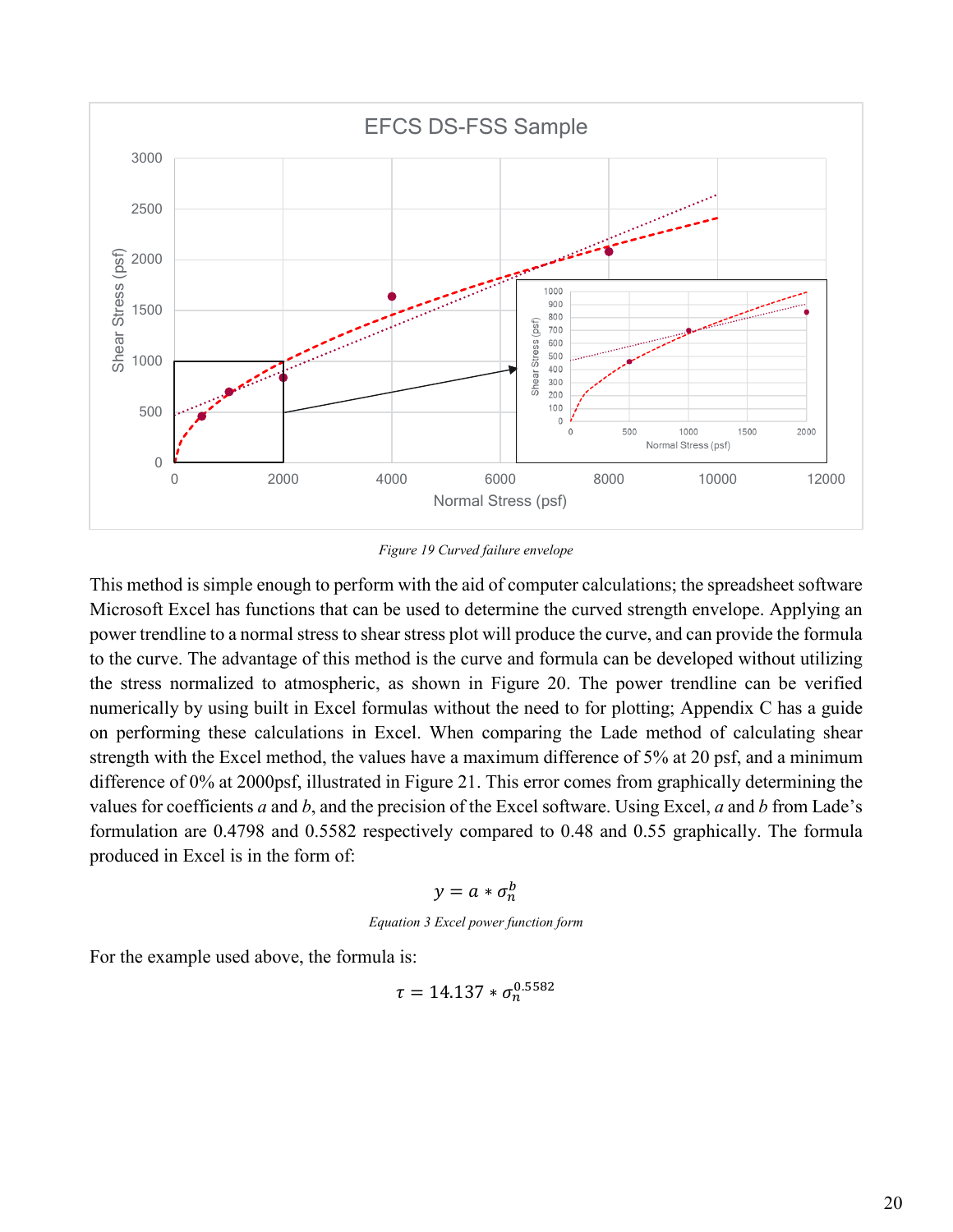

*Figure 20 Comparison between Lade and Excel curves*

<span id="page-3-0"></span>

*Figure 21 Difference between Lade and Excel formula*

<span id="page-3-1"></span>The curved failure envelope is the recommended method for use in slope stability software programs.

#### **5.2. Secant Phi Angle Method**

For other applications that require a single phi angle, such as a spreadsheet or program requirement, the secant phi angle method can be used. The secant phi angle method produces an equivalent Mohr-Coulomb phi angle for a given normal stress. It is the angle of the line between the origin and the shear stress for the normal load, as shown in [Figure 22.](#page-4-0)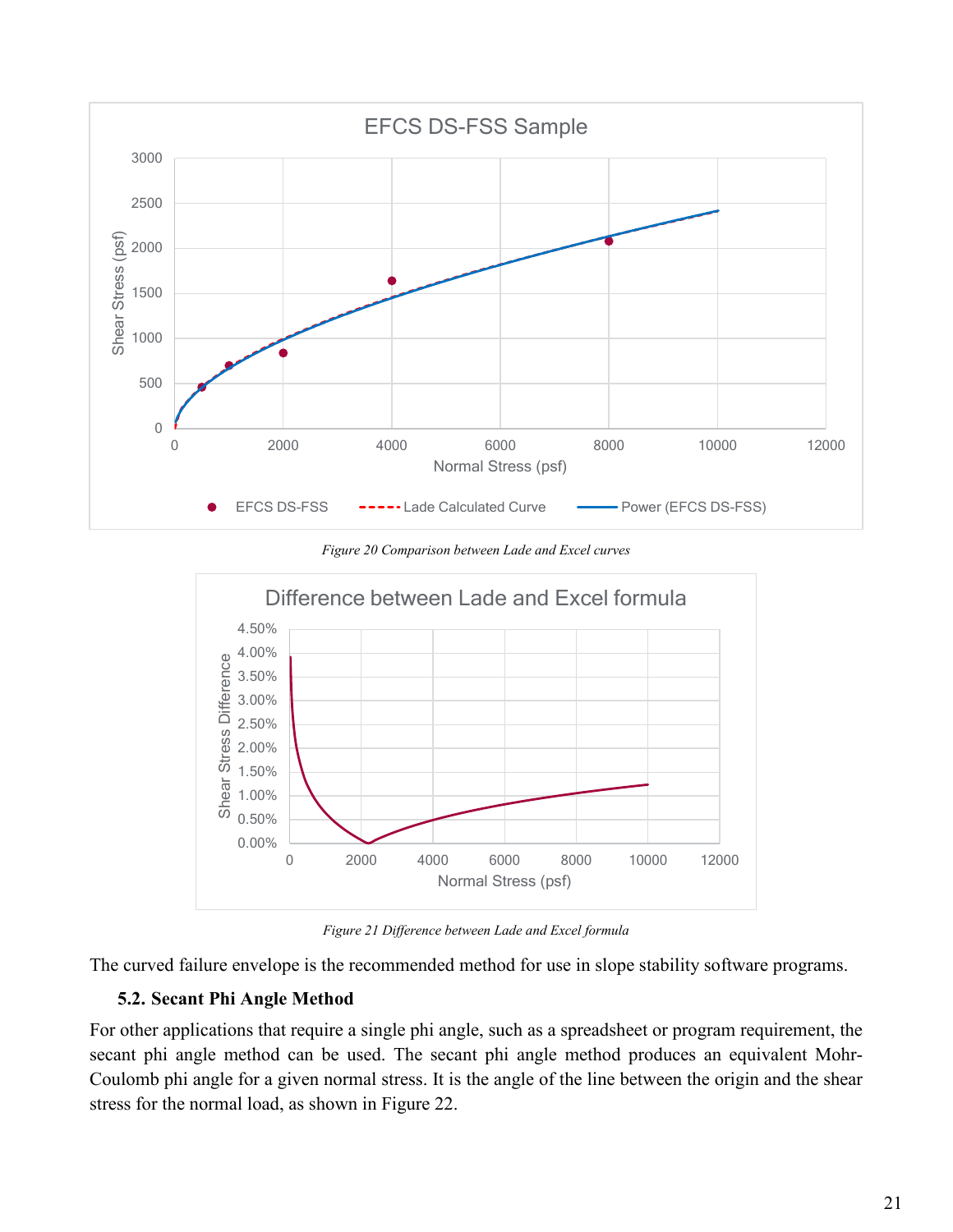

<span id="page-4-0"></span>The secant phi can be determined numerically in [Equation 4.](#page-4-1) This formula is derived trigonometrically as the inverse tangent of the right triangle formed between the origin and the shear stress value.

$$
\phi = \tan^{-1} \frac{a \cdot \sigma_n^b}{\sigma_n}
$$

*Equation 4 - Secant phi equation*

<span id="page-4-1"></span>This secant phi is only functional for a very narrow range of normal stresses near the normal stress used for calculation. [Table 1](#page-4-2) below shows a comparison of the shear stresses of the secant phi for 2000 psf when applied to other normal stresses. [Figure 23](#page-5-0) is a graph depiction of the different.

<span id="page-4-2"></span>

| Table 1 - Comparison of Shear Strengths |                                      |                                               |        |
|-----------------------------------------|--------------------------------------|-----------------------------------------------|--------|
| Normal Stress <sup>1</sup>              | 2000 psf Secant Phi $(26.2^{\circ})$ | Shear Stress Calculation   Percent Difference |        |
| $2000$ psf                              | $984$ psf                            | 984 psf                                       | $0\%$  |
| $500$ psf                               | $246$ psf                            | $453$ psf                                     | $-46%$ |
| $6000$ psf                              | $2952$ psf                           | $1816$ psf                                    | $+63%$ |